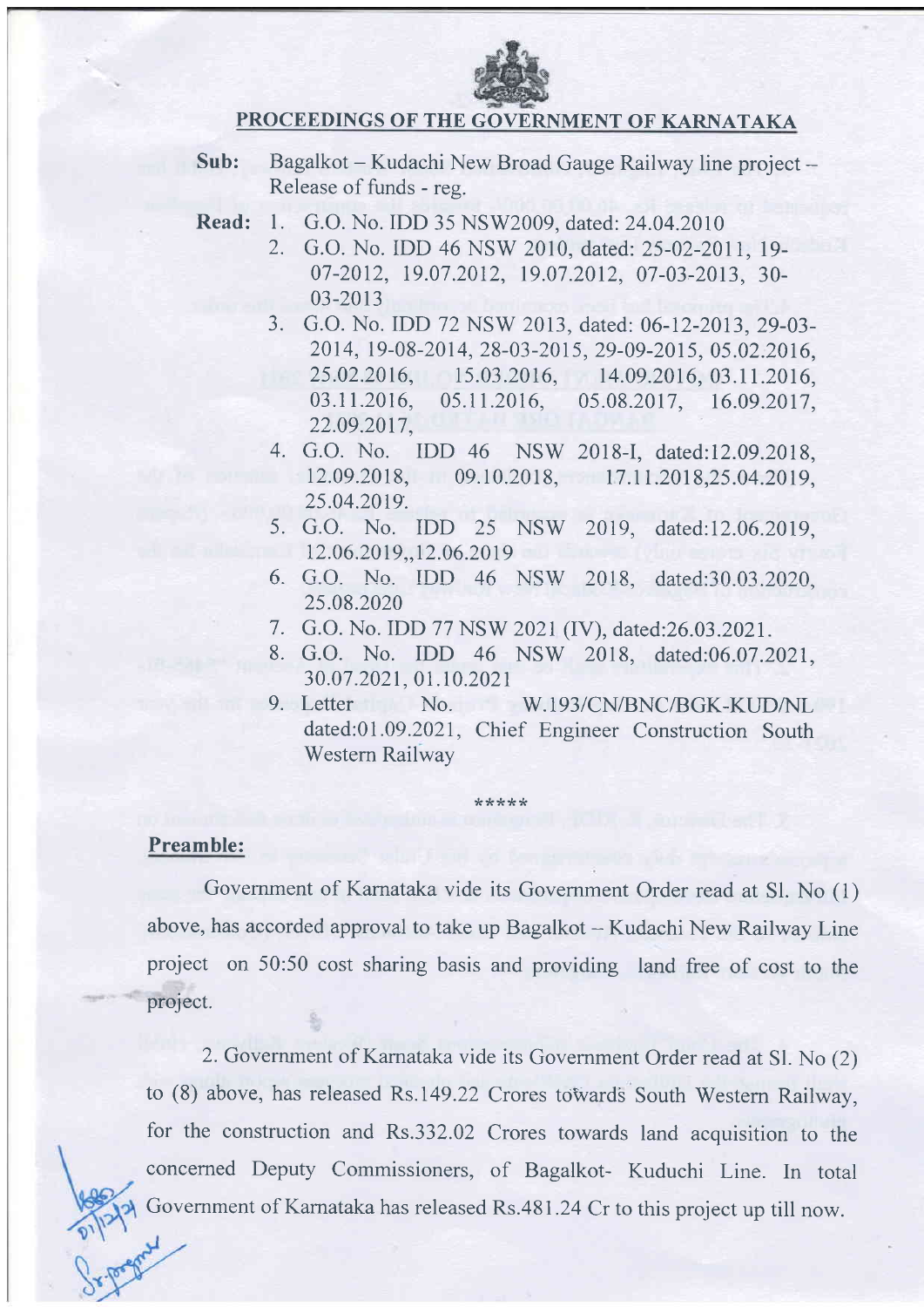3. The Chief Engineer, construction South Western Railway, Hubli has requested to release Rs. 46,00,00,000/- towards the construction of Bagalkot-Kudachi New Railway Line project.

4.The proposal has been examined accordingly and hence this order.

## GOVERIIMENT ORDER NO.IDD 08 NSW 2O2I BANGALORE DATED:26.11.2021

Under the circumstances explained in the Preamble, sanction of the Government of Karnataka is accorded to release Rs.46,00,00,000/- (Rupees Fourty Six crores only) towards the share of Government of Karnataka for the construction of Bagalkot-Kudachi New Railway Line project.

2. This expenditure shall be met under the Head of Account "5465-01-190-3-05-132 Cost sharing Railway Projects-Capital Expenses for the year 2021-22.

3. The Director, K-RIDE, Bengaluru is authorized to draw this amount on a payee's receipt duly countersigned by the Under Secretary to Govemment, Infrastructure Development Department. K-RIDE shall in turn deposit the same amount to the Financial Advisor and Chief Accounts Officer, (Construction), South Westem Railways, Bangalore.

4. The Chief Engineer (Construction) South Western Railways, Hubli shall furnish the Utilization Certificate and physical progress report along with photographs.